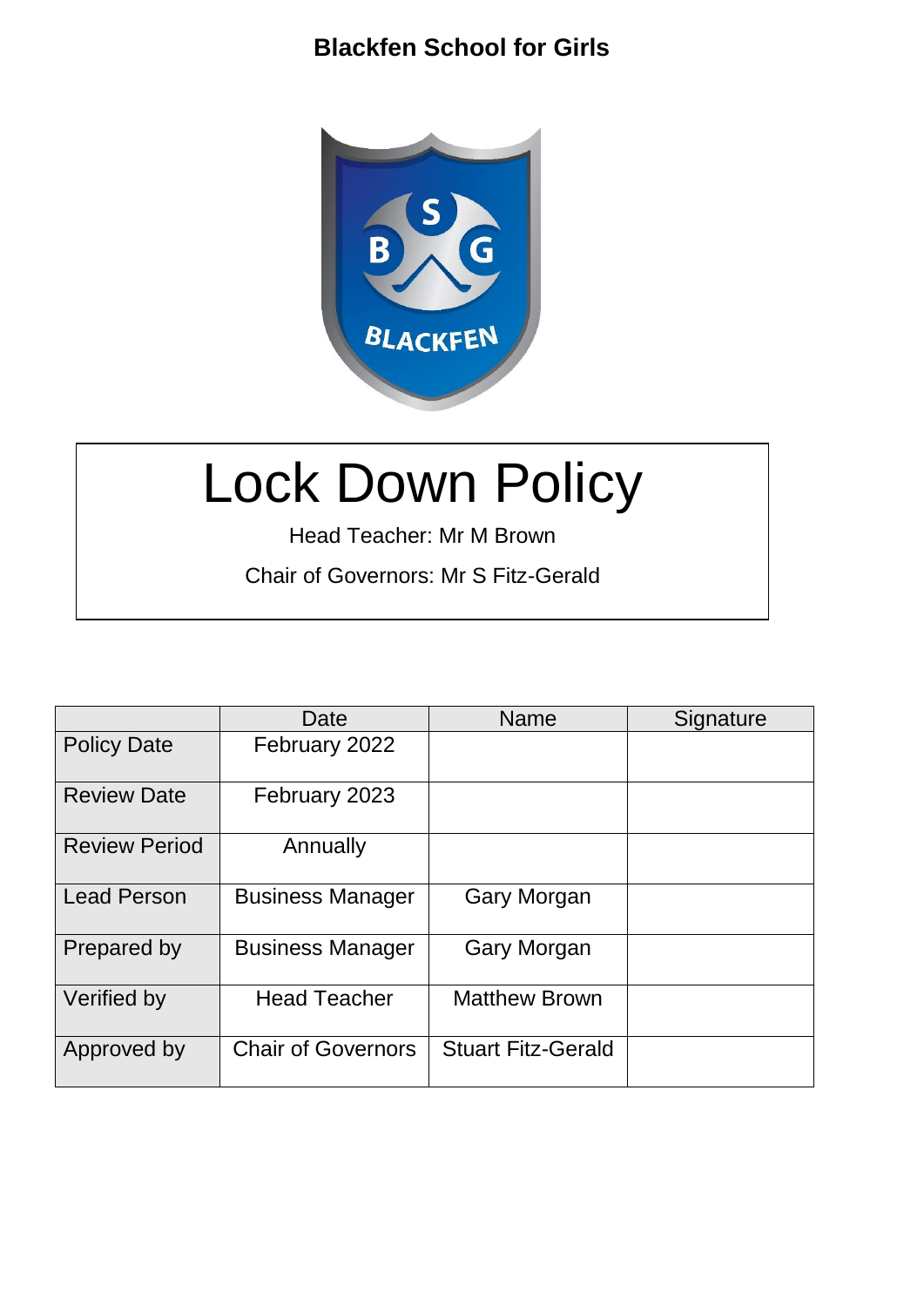## **Blackfen School for Girls**

## **Lock Down Policy and Procedures**

## **Rationale**

As part of our Health and Safety policies and procedures the school has a Lock Down Policy.

On the very rare occasions it may be necessary to seal off the school so that it is not accessible from the outside the school has created a lockdown policy. This includes securing the school buildings during the hours that students are on the premises which is but not exclusive to Monday to Friday 07:45 to 15:30. The schools perimeter gates are on a time profile that shuts all gates making the school accessible by either a staff members security pass or being let in via the intercom system controlled by reception or in their absence Administration office of site staff either of these would require the person(s) identifying themselves. This will ensure that students, staff and visitors are safe in situations where there is a hazard in the school grounds or outside the school in close vicinity.

A lockdown is implemented when there are serious security risks to the premises for example,

- 1. Near-by chemical spillage, the proximity of dangerous animals, serious weather conditions
- 2. Attempted access by unauthorised person's intent in causing harm/damage.

There are 2 scenarios that should be considered before making the Tannoy announcement.

- 1. Staff and Students to remain inside the building Partial Lock down
- 2. Staff & Students to secure themselves inside a lockable room Full Lock down procedure

#### **Notification of Lock down**

**Partial Lock down** - Staff will be notified that a partial lock down procedures is to be implemented immediately on hearing repeated Tannoy message, *"Mr Partial has entered the building".*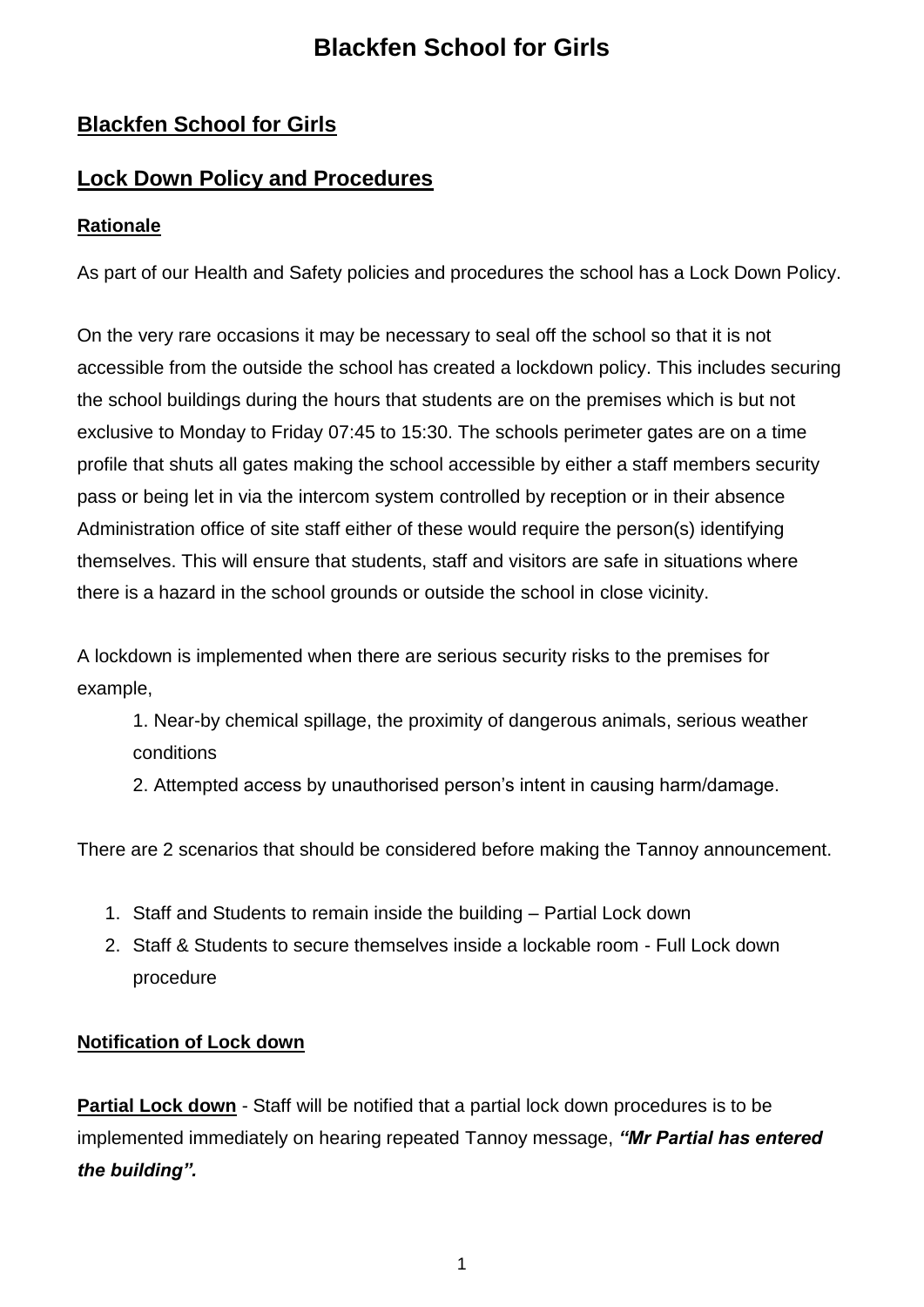**Full Lock down -** Staff will be notified a full lock down procedures is implemented immediately on hearing repeated Tannoy message**, "***Mr Locke has entered the building; I repeat Mr Locke has entered the building".* 

#### **Procedures:**

1. Either announcement will activate a process of students being kept in the respective building they are in or ushered into the nearest school buildings if they are in the external grounds they need to be taken to the nearest building or designated safe place. Staff that can see students in external areas should beckon them in as they may not have heard the announcement. In some cases, it may be too dangerous to beckon staff/students into the school buildings so fleeing the school grounds should be considered. In this circumstance, the staff/students outside of the buildings should be told to leave the school grounds. These staff/students should inform the school Administration office as soon as practical that they are safe. The school has installed 2 panic/lockdown buttons located in the office behind the Reception and in the main Administration office. All the school is covered by access control except for the canteen and side doors to the Sports Hall. See the table below for buildings without access control and the process to follow*.*

2. If at the given announcement is Full Lockdown the students in a classroom remain in this classroom and the staff will chub lock the door and ensure the windows and other doors are closed/locked and screened where possible. Students should be positioned away from possible sightlines such as external windows/doors. Lights, Smartboards and computer monitors to be turned off.

3. Students or staff not in a classroom will proceed to the nearest occupied classroom and remain with that class and class teacher until the signal is given that the incident is over. This announcement will be given by Tannoy.

## **NO ONE SHOULD MOVE ABOUT THE SCHOOL**

4. Staff to support students in keeping calm and quiet.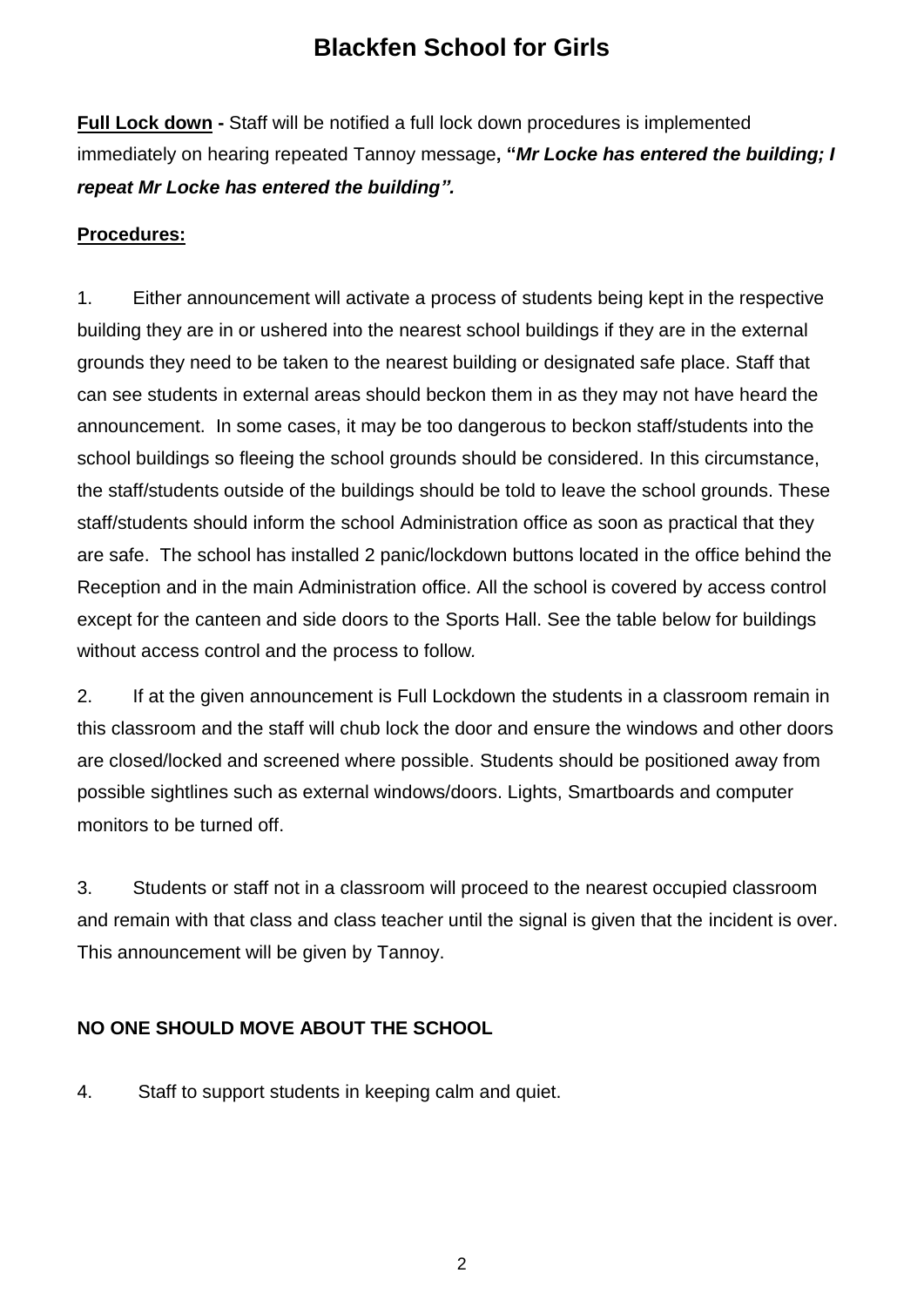5. Staff to remain in lockdown positions until informed by LT (Tannoy announcement) Stand down messages are:

## **Partial Lockdown** - *Mr Partial has left the building* **Full Lockdown** - *Mr Locke has left the building*

6. As soon as possible after the lockdown staff return to their base classrooms and conduct a roll call and notify the attendance office immediately of any students are not accounted for.

## **Staff Roles:**

- 1. Police are called by instruction from Head Teacher, Site Manager or Business Manager.
- 2. Site Person views site office security cameras giving information to specific staff.
- 3. Site team locks the school's external gates If possible- gates are Administration/Sports Hall, Sherwood Park, Sports Hall/14-19 block, Science/X&Y, and single gate leading to the back of Sherwood Park.
- 4. All non-teaching staff to secure themselves in a secure room.
- 5. All non-classroom teaching staff to secure themselves in a secure room.

#### **Communication with parents**

- If necessary parents will be notified as soon as it is practical to do so via the school's established communication network – ParentMail/website/twitter.
- Depending on the type and severity of the incident, parents may be asked NOT to collect their students from the school as it may put them and their child at risk.
- Students will not be released to parents during a lockdown.
- Parents should not to call the school as this may tie up emergency lines.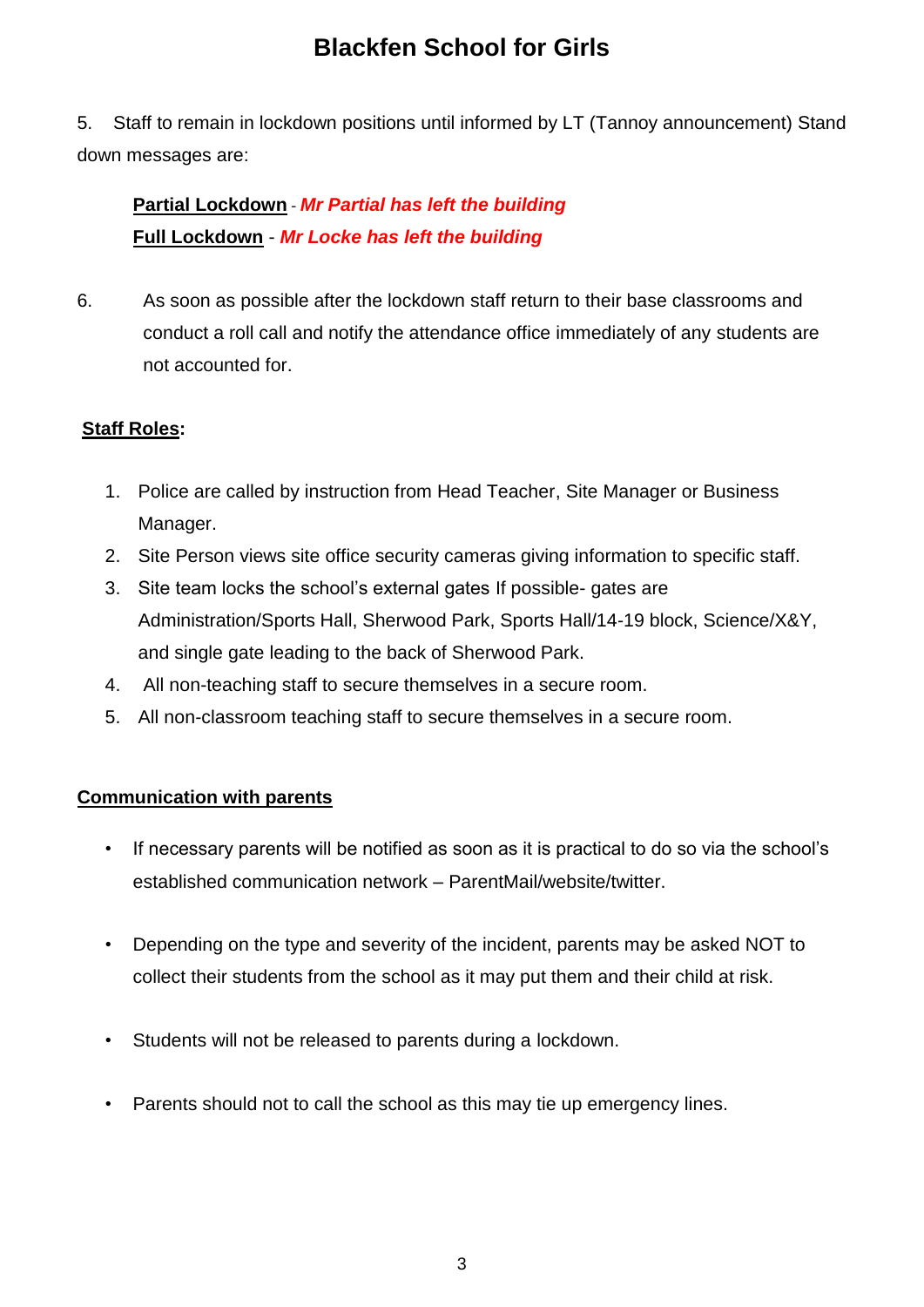- If the end of the day is extended due to the lockdown, parents will be notified and will receive information about the time and place students can be picked up from school staff or emergency services.
- A communication to parents will be sent home on the nearest possible day following any serious incident to inform parents of the context of lockdown and to encourage parents to reinforce with their students the importance of following procedures in these very rare circumstances.

#### **Lockdown drills**

Lockdown practices will take place a minimum of once a year to ensure everyone knows what to do in such a situation. Monitoring of practices will take place after the practice to establish if improvements can be made. Staff should give their feedback after the practice.

A good practice for this type of exercise is the LT patrol a building walk all floors and ensure the processes are being adhered to.

#### **Other things to consider**

- 1. Radio usage.
- 2. Mobile phones staff and students.
- 3. Press/Media.
- 4. What if it is a break or lunchtime See procedure for another occurrence below.
- 5. Staff using external areas for activities must carry a radio. In the event, the call is that it is not safe to come in from the external areas a radio call will go out to flee.
- 6. Site staff to lock external doors. This could be considered too dangerous in case a fire occurs.